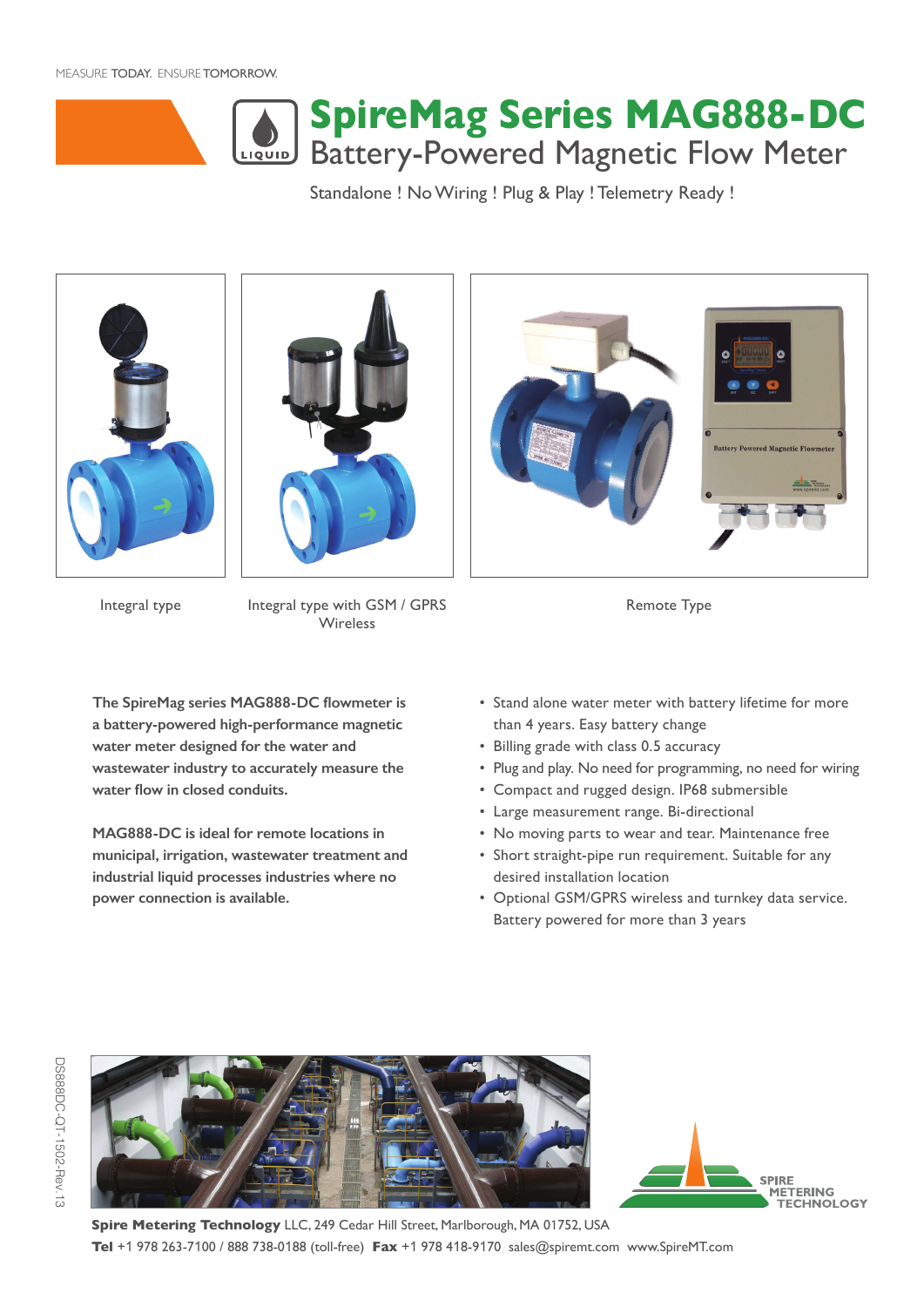

# **Applications**

- Accurate water metering for water consumption and revenue generation
- Water metering in remote locations
- Potable water metering
- Irrigation water metering
- Wastewater and raw water metering
- Water distribution network monitoring
- Leakage detection
- Pump performance monitoring

# **Specifications**

| <b>Nominal Size</b>                             | DN15 $(\frac{1}{2})$ ~DN800 (32")                                                                                                                                                       |
|-------------------------------------------------|-----------------------------------------------------------------------------------------------------------------------------------------------------------------------------------------|
| <b>Accuracy</b>                                 | ±0.5%                                                                                                                                                                                   |
| <b>Measurement</b><br>Range                     | $0 \sim \pm 15 \text{m/s}$ ( $\pm 49 \text{ft/s}$ )                                                                                                                                     |
| <b>Nominal Pressure</b>                         | • DN15~DN100 (0.5"~4"): 2.5MPa (362psig)<br>• DN125~DN250 (5"~10"): 1.6MPa (232psig)<br>• DN300~DN800 (12"~32"): 1.0MPa (145psiq)<br>• Higher pressure rating is available upon request |
| <b>Medium Electrical</b><br><b>Conductivity</b> | $> 20$ us/cm                                                                                                                                                                            |
| <b>Medium</b><br><b>Temperature</b>             | $-10^{\circ}$ C ~ $+100^{\circ}$ C (14°F ~ 212°F)                                                                                                                                       |
| <b>Display</b>                                  | Large LCD for displaying instantaneous flow, forward flow total,<br>reverse flow total and alarm                                                                                        |
| <b>Recordable</b><br>parameters                 | Accumulative total of flow, 32 events                                                                                                                                                   |
| <b>Alarms</b>                                   | • Fluid empty-tube alarm<br>• Excitation current alarm<br>• Battery capacity low alarm                                                                                                  |
| <b>Totalizer</b>                                | Built-in forward flow totalizer and reverse flow totalizer                                                                                                                              |
|                                                 |                                                                                                                                                                                         |

*\*Note: This device is not recommended for pulp applications.*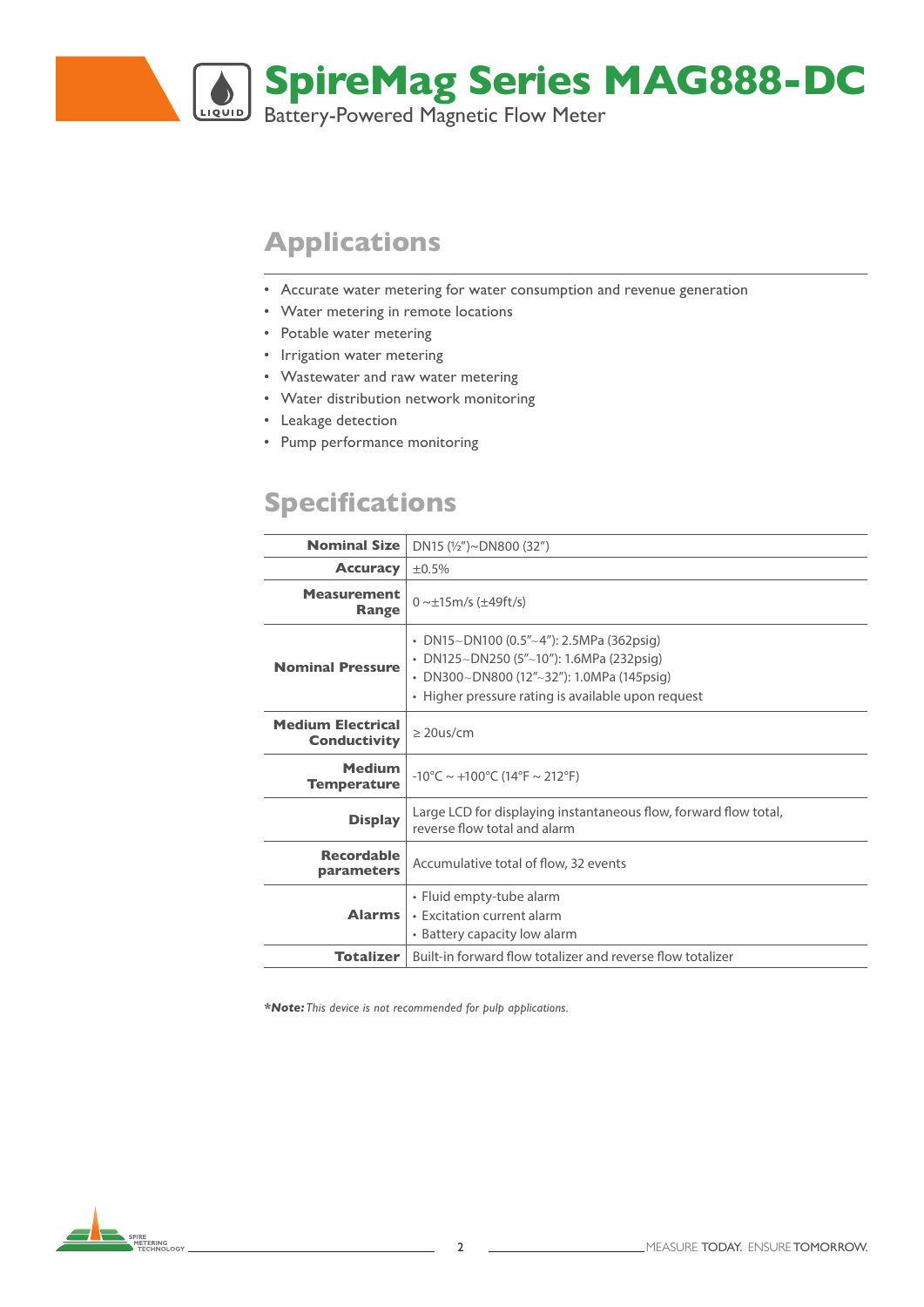

| <b>Output Signals</b>                 | Pulse output (optional for integral type or for remote type with battery<br>power supply only)<br>Pulse/Frequency output (for remote type with dual power supply only)<br>Dry Contact interface for pulse output. $0.001L \sim 1m^3$ per pulse.                                                                                                                         |
|---------------------------------------|-------------------------------------------------------------------------------------------------------------------------------------------------------------------------------------------------------------------------------------------------------------------------------------------------------------------------------------------------------------------------|
| <b>Communication</b><br>(optional)    | · RS485/Modbus (for remote type)<br>• GSM or GPRS Wireless<br>Note: with GPRS, a server with Static IP address is needed or you can use our data service<br>• CDMA wireless                                                                                                                                                                                             |
| <b>Lining Material</b>                | Rubber, PTFE, Polyurethane                                                                                                                                                                                                                                                                                                                                              |
| <b>Electrode Material</b>             | 316L SS, Hastelloy B, Hastelloy C, Titanium, Tantalum                                                                                                                                                                                                                                                                                                                   |
| <b>Sensor Body</b><br><b>Material</b> | • Measuring tube: stainless steel<br>• Housing: carbon steel as standard offer. Stainless steel available upon request<br>· Flange: carbon steel as standard offer. Stainless steel available upon request                                                                                                                                                              |
| <b>Excitation</b><br><b>Frequency</b> | • 1/30Hz (default): longer battery life but slower response<br>· 1/15Hz: shorter battery life but faster response                                                                                                                                                                                                                                                       |
| <b>Pipe Connection</b>                | • DIN flange as standard offer<br>• ASME ANSI flange                                                                                                                                                                                                                                                                                                                    |
| <b>Ambient</b><br>Condition           | -10°C ~ +60°C (14°F ~ 140°F), Humidity <95%                                                                                                                                                                                                                                                                                                                             |
| Power Supply*                         | · For battery-only flowmeter (integral type, Model# MAG888-DC-1/2): 3.6V<br>built-in Li batteries. Lifetime: more than 4 years<br>• For GSM/GPRS (integral type): up to 3 years. Easy to replace<br>• For flowmeter with dual-power supply (remote type, Model# MAG888-DC-3):<br>3.6V built-in Li batteries, plus interface for external DC power supply -<br>24VDC/1A. |
| <b>Protection Class</b>               | • For integral type: IP68 submersible<br>• For remote type:<br>a. IP68 for Flow sensor, IP65 for converter<br>b. IP68 for Flow sensor, IP68 for converter<br>(The cable length between converter and flow sensor is 15m, up to 25m)                                                                                                                                     |
| <b>Structure Type*</b>                | • Integral type<br>• Remote type:<br><sup>o</sup> Remote type with battery-only power supply<br><sup>o</sup> Remote type with dual power supply (external 24VDC power source is required)                                                                                                                                                                               |

*\*Note: Battery-only powered flowmeter is good for flow which does not change fast. It measures the flow once every 15s to save battery. You may program the measurement to a shorter interval, but the battery will be consumed faster. For a fast changing flow, you may consider the dual power model.*



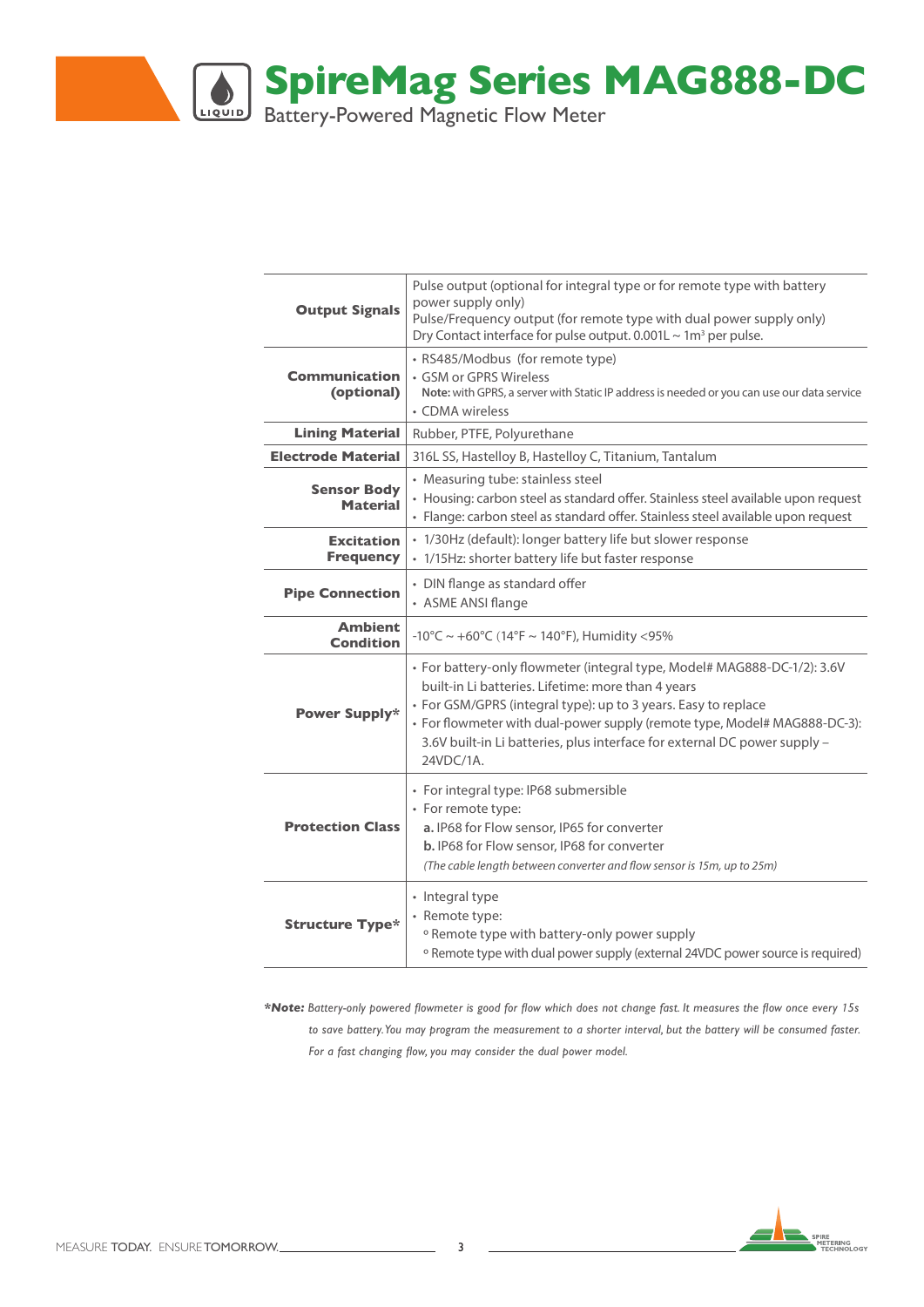

| <b>Nominal Size</b>   | Nominal<br>Pressure*     |     | L    |      | н    |      | D**  | Weight** |      |  |
|-----------------------|--------------------------|-----|------|------|------|------|------|----------|------|--|
|                       |                          | mm  | in   | mm   | in   | mm   | in   | kg       | Ibs  |  |
| 15(1/2")              |                          | 200 | 7.9  | 220  | 8.7  | 80   | 3.1  | 8        | 0.3  |  |
| 20(3/4")              |                          | 200 | 7.9  | 220  | 8.7  | 90   | 3.5  | 10       | 0.4  |  |
| 25(1")                | 2.5 MPa                  | 200 | 7.9  | 223  | 8.8  | 100  | 3.9  | 12       | 0.5  |  |
| $32(1\frac{1}{4})$    | $(362)$ psig)            | 200 | 7.9  | 240  | 9.4  | 120  | 4.7  | 13       | 0.5  |  |
| 40 $(1 \frac{1}{2})$  |                          | 200 | 7.9  | 250  | 9.8  | 130  | 5.1  | 14       | 0.6  |  |
| 50(2 <sup>''</sup> )  |                          | 200 | 7.9  | 263  | 10.4 | 140  | 5.5  | 15       | 0.6  |  |
| 65 $(2 \frac{1}{2})$  |                          | 200 | 7.9  | 283  | 11.1 | 180  | 7.1  | 18       | 0.7  |  |
| 80(3")                | 1.6 MPa<br>$(232)$ psig) | 200 | 7.9  | 290  | 11.4 | 195  | 7.7  | 20       | 0.8  |  |
| 100(4 <sup>''</sup> ) |                          | 250 | 9.8  | 318  | 12.5 | 215  | 8.5  | 25       | 1.0  |  |
| 125(5")               |                          | 250 | 9.8  | 350  | 13.8 | 245  | 9.6  | 28       | 1.1  |  |
| 150(6")               |                          | 300 | 11.8 | 380  | 15.0 | 280  | 11.0 | 30       | 1.2  |  |
| 200(8 <sup>''</sup> ) |                          | 350 | 13.8 | 430  | 16.9 | 335  | 13.2 | 50       | 2.0  |  |
| 250 (10")             |                          | 450 | 17.7 | 495  | 19.5 | 405  | 15.9 | 70       | 2.8  |  |
| 300 (12")             |                          | 500 | 19.7 | 547  | 21.5 | 440  | 17.3 | 95       | 3.7  |  |
| 350 (14")             |                          | 550 | 21.7 | 602  | 23.7 | 500  | 19.7 | 120      | 4.7  |  |
| 400 (16")             |                          | 600 | 23.6 | 665  | 26.2 | 565  | 22.2 | 140      | 5.5  |  |
| 450 (18")             | 1.0 MPa                  | 600 | 23.6 | 720  | 28.3 | 615  | 24.2 | 160      | 6.3  |  |
| 500 (20")             | $(145 \text{ psig})$     | 600 | 23.6 | 783  | 30.8 | 670  | 26.4 | 200      | 7.9  |  |
| 600 (24")             |                          | 600 | 23.6 | 897  | 35.3 | 780  | 30.7 | 280      | 11.0 |  |
| 700 (28")             |                          | 700 | 27.6 | 982  | 38.7 | 895  | 35.2 | 350      | 13.8 |  |
| 800 (32")             |                          | 800 | 31.5 | 1092 | 43.0 | 1010 | 39.8 | 400      | 15.7 |  |

#### **Dimension and Pressure Rating of Flow Sensor (full bore only)**

#### **Dimension and Pressure Rating of Flanges (full bore flow sensor only)**

|                        |                             |                                                             | <b>DIN Flange (mm)</b> |                        |                       | ANSI RF#150 Flange (in)       |                             |                        |                                |  |  |
|------------------------|-----------------------------|-------------------------------------------------------------|------------------------|------------------------|-----------------------|-------------------------------|-----------------------------|------------------------|--------------------------------|--|--|
| <b>Nominal</b><br>Size | <b>Nominal</b><br>Pressure* | <b>Diameter</b><br><b>Diameter</b><br>of Bolts<br>of flange |                        | No. of<br><b>Bolts</b> | <b>Bolt</b><br>Circle | <b>Diameter</b><br>of Flange  | <b>Diameter</b><br>of bolts | No. of<br><b>Bolts</b> | <b>Bolt</b><br>Circle          |  |  |
| 15(1/2")               |                             | 80                                                          | 12                     | $\overline{4}$         | 55                    | $3\frac{1}{2}$                | $\frac{1}{2}$               | $\overline{4}$         | $2\frac{3}{8}$                 |  |  |
| 20(3/4")               |                             | 90                                                          | 12                     | $\overline{4}$         | 60                    | $3\frac{7}{8}$                | $\frac{1}{2}$               | 4                      | 2 <sup>3</sup> / <sub>4</sub>  |  |  |
| 25(1")                 | 2.5 MPa                     | 100                                                         | 12                     | $\overline{4}$         | 75                    | $4\frac{1}{4}$                | $\frac{1}{2}$               | 4                      | $3\frac{1}{8}$                 |  |  |
| $32(1\frac{1}{4})$     | $(362)$ psig)               | 120                                                         | 14<br>4<br>80          |                        |                       | $4\frac{5}{8}$                | $\frac{1}{2}$               |                        | $3\frac{1}{2}$                 |  |  |
| 40 $(1\frac{1}{2})$    |                             | 130                                                         |                        | $\overline{4}$         | 100                   | 5                             | $\frac{1}{2}$               | 4                      | $3\frac{7}{8}$                 |  |  |
| 50 $(2'')$             |                             | 140                                                         | 14                     | 4                      | 110                   | 6                             | $\frac{5}{8}$               | 4                      | $4\frac{3}{4}$                 |  |  |
| 65 $(2\frac{1}{2})$    |                             | 180                                                         | 18                     | 4                      | 145                   | $\overline{7}$                | $\frac{5}{8}$               | 4                      | $5\frac{1}{2}$                 |  |  |
| 80(3")                 |                             | 195                                                         | 18                     | 8                      | 160                   | 7 <sup>1</sup> / <sub>2</sub> | $\frac{5}{8}$               | 4                      | 6                              |  |  |
| 100(4 <sup>''</sup> )  |                             | 215                                                         | 18                     | 8                      | 180                   | $\overline{9}$                | $\frac{5}{8}$               | 8                      | $7\frac{1}{2}$                 |  |  |
| 125(5")                | 1.6 MPa<br>$(232)$ psig)    | 245                                                         | 18                     | 8                      | 210                   | 10                            | $\frac{3}{4}$               | 8                      | $8\frac{1}{2}$                 |  |  |
| 150(6")                |                             | 280                                                         | 23                     | 8                      | 240                   | 11                            | $\frac{3}{4}$               | 8                      | $9\frac{1}{2}$                 |  |  |
| 200(8")                |                             | 335                                                         | 23                     | 12                     | 295                   | 13 <sub>2</sub>               | $\frac{3}{4}$               | 8                      | 11 <sup>3</sup> / <sub>4</sub> |  |  |
| 250 (10")              |                             | 405                                                         | 25                     | 12                     | 355                   | 16                            | $\frac{7}{8}$               | 12                     | $14\frac{1}{4}$                |  |  |
| 300(12 <sup>''</sup> ) |                             | 440                                                         | 23                     | 12                     | 400                   | 19                            | $\frac{7}{8}$               | 12                     | 17                             |  |  |
| 350 (14")              |                             | 500                                                         | 23                     | 16                     | 460                   | 21                            | $\mathbf{1}$                | 12                     | 18 3/4                         |  |  |
| 400 (16")              |                             | 565                                                         | 25                     | 16                     | 515                   | $23\frac{1}{2}$               | 1                           | 16                     | $21\frac{1}{4}$                |  |  |
| 450 (18")              | 1.0 MPa                     | 615<br>25                                                   |                        | 20                     | 565                   | 25                            | $1\frac{1}{8}$              | 16                     | 22 <sup>3</sup> / <sub>4</sub> |  |  |
| 500 (20")              | $(145)$ psig)               | 670                                                         | 25                     | 20                     | 620                   | 27 <sub>2</sub>               | $1\frac{1}{8}$              | 20                     | 25                             |  |  |
| 600 (24")              |                             | 780                                                         | 30                     | 20                     | 725                   | 32                            | $1\frac{1}{4}$              | 20                     | $29\frac{1}{2}$                |  |  |
| 700 (28")              |                             | 895                                                         | 30                     | 24                     | 840                   |                               |                             |                        |                                |  |  |
| 800 (32")              |                             | 1010                                                        | 34                     | 24                     | 950                   |                               |                             |                        |                                |  |  |

#### *Notes:*

*\* For metric flange only. If ANSI RF150# flange is chosen, the pressure should exceed that allowed by the ANSI flange spec. \*\*May vary with ANSI flange*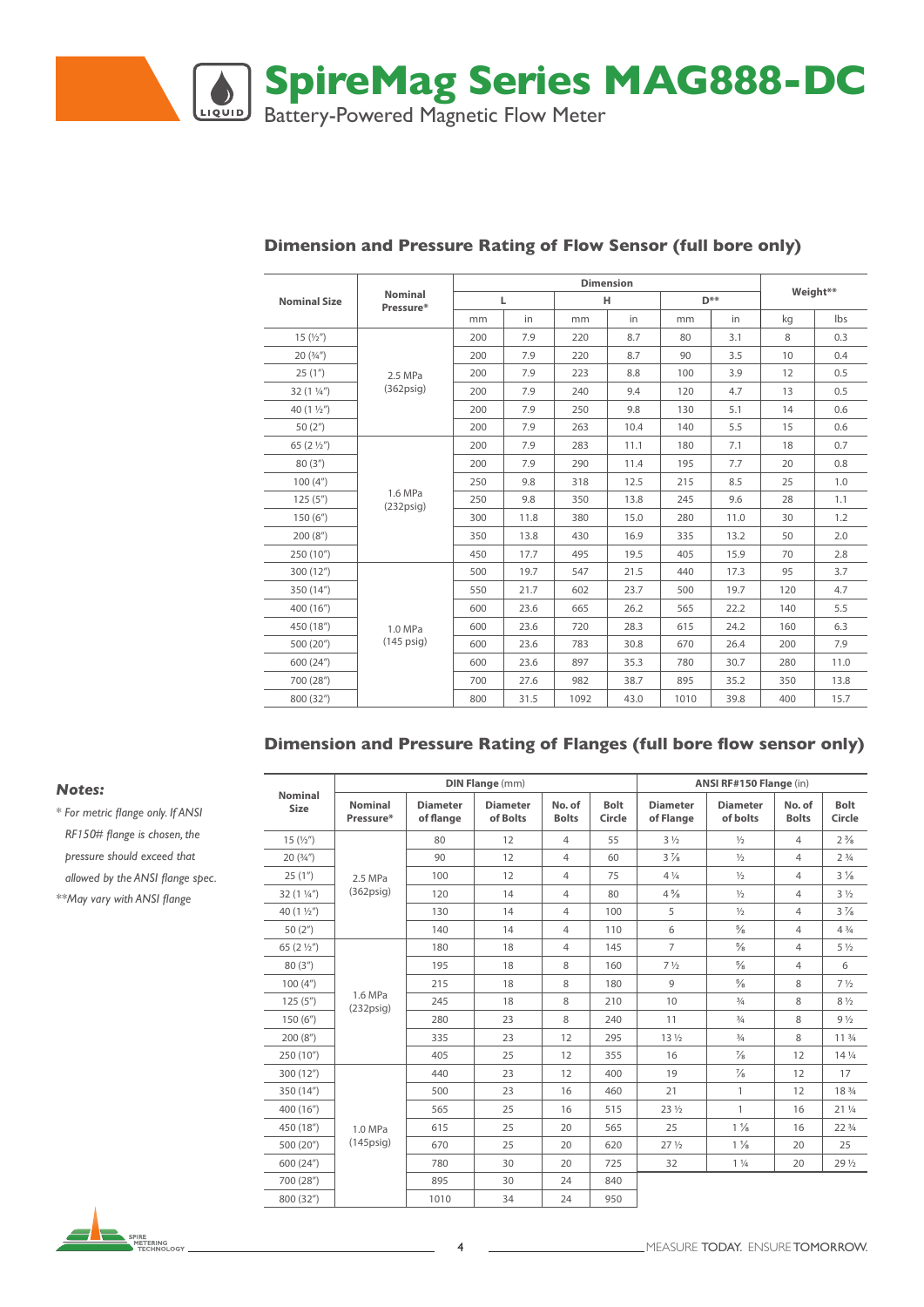

# **Flow Sensor Selection**

### **Liner Material Selection**

| <b>Liner material</b>                   | <b>Main performance</b>                                                                                                                                                                                                                                                                                                                                                                                                                                                           | <b>Applications</b>                                                                                                                                                              |  |  |  |
|-----------------------------------------|-----------------------------------------------------------------------------------------------------------------------------------------------------------------------------------------------------------------------------------------------------------------------------------------------------------------------------------------------------------------------------------------------------------------------------------------------------------------------------------|----------------------------------------------------------------------------------------------------------------------------------------------------------------------------------|--|--|--|
| Polytetrafluoroethylene<br>(PTFE)       | 1. A plastic material with the most stable chemical<br>properties, able to resist the corrosion of boiling<br>hydrochloric acid, sulfuric acid, nitric acid, aqua regia,<br>concentrated alkali and many kinds of organic solvent.<br>2. Unable to resist the corrosion of chlorine trifluoride,<br>high temperature vanadyltrifluoride, high flow-rate<br>liquid fluorine, liquid oxygen and ozon.<br>3. Poor abrasion resistance.<br>4. Poor ability of anti-negative pressure. | 1.100°C (212°F)<br>2. Strong corrosive medium<br>like concentrated acid,<br>alkali, and more.<br>3. Sanitary medium.                                                             |  |  |  |
| Chloroprene rubber<br>(Neoprene rubber) | 1. Excellent elasticity, retractility and abrasion resistance.<br>High degree of tensile strength, good wear resistance.<br>2. Able to resist the corrosion of low concentration acid,<br>alkali and salt, but unable to resist that of the oxidative<br>medium.                                                                                                                                                                                                                  |                                                                                                                                                                                  |  |  |  |
| Polyurethane rubber                     | 1. Excellent wear resistance (ten times higher than that of<br>the natural rubber).<br>2. Not suitable in acid and alkali resistance.<br>3. Unable to work with water mixed with organic solvent.                                                                                                                                                                                                                                                                                 | $1. < 80^{\circ}$ C (176 $^{\circ}$ F).<br>2. Middle and strong wear<br>ability for mud.<br>3. High abrasion liquids such<br>as mineral rich liquids,<br>slurry and coal slurry. |  |  |  |

#### **Electrode Material Selection**

| <b>Materials of Electrode</b>                            | <b>Applications</b>                                                                                                                                                                                                                                                                                                                        |
|----------------------------------------------------------|--------------------------------------------------------------------------------------------------------------------------------------------------------------------------------------------------------------------------------------------------------------------------------------------------------------------------------------------|
| <b>Mo-containing stainless</b><br>steel (0Cr18Ni12Mo2Ti) | Liquids with weak corrosivity, such as industrial water, sewage, wastewater,<br>polluted water, are widely used in industries like oil, chemical, petrochemical,<br>urea, vinylon, carbamide, etc.                                                                                                                                         |
| Hastelloy B (HB)                                         | Good corrosion resistance of different concentration of hydrochloric acid under<br>boiling point, resist the corrosion of non-oxidizing acid, alkali, non-oxidizing salt<br>solution, such as sulfuric acid, phosphoric acid, organic acid, etc.                                                                                           |
| Hastelloy C (HC)                                         | Able to resist the corrosion of oxidizing acid, such as nitric acid, mixed acid, the<br>mixture of chromic acid and sulfuric acid, oxidizing salt like Fe+++, Cu++ or other<br>oxidants such as hypochlorite solution above ordinary temperature and seawater                                                                              |
| Titanium (Ti)                                            | Seawater, chloride, hypochlorite salt, oxidable acid, organic acid, alkali, etc.<br>Unable to resist the corrosion of purer reducing acid like sulfuric acid and<br>hydrochloric acid. The corrosivity of alpha hydroxy acids will be substantially<br>decreased if there are oxidants such as nitric acid, $Fe$ +++, $Cu$ ++, etc. in it. |
| Tantalum (Ta)                                            | The corrosion resistance of tantalum is as good as glass. Except hydrofluoric acid,<br>fuming nitric acid and alkali, it is able to resist the corrosion of almost any other<br>chemical media.                                                                                                                                            |



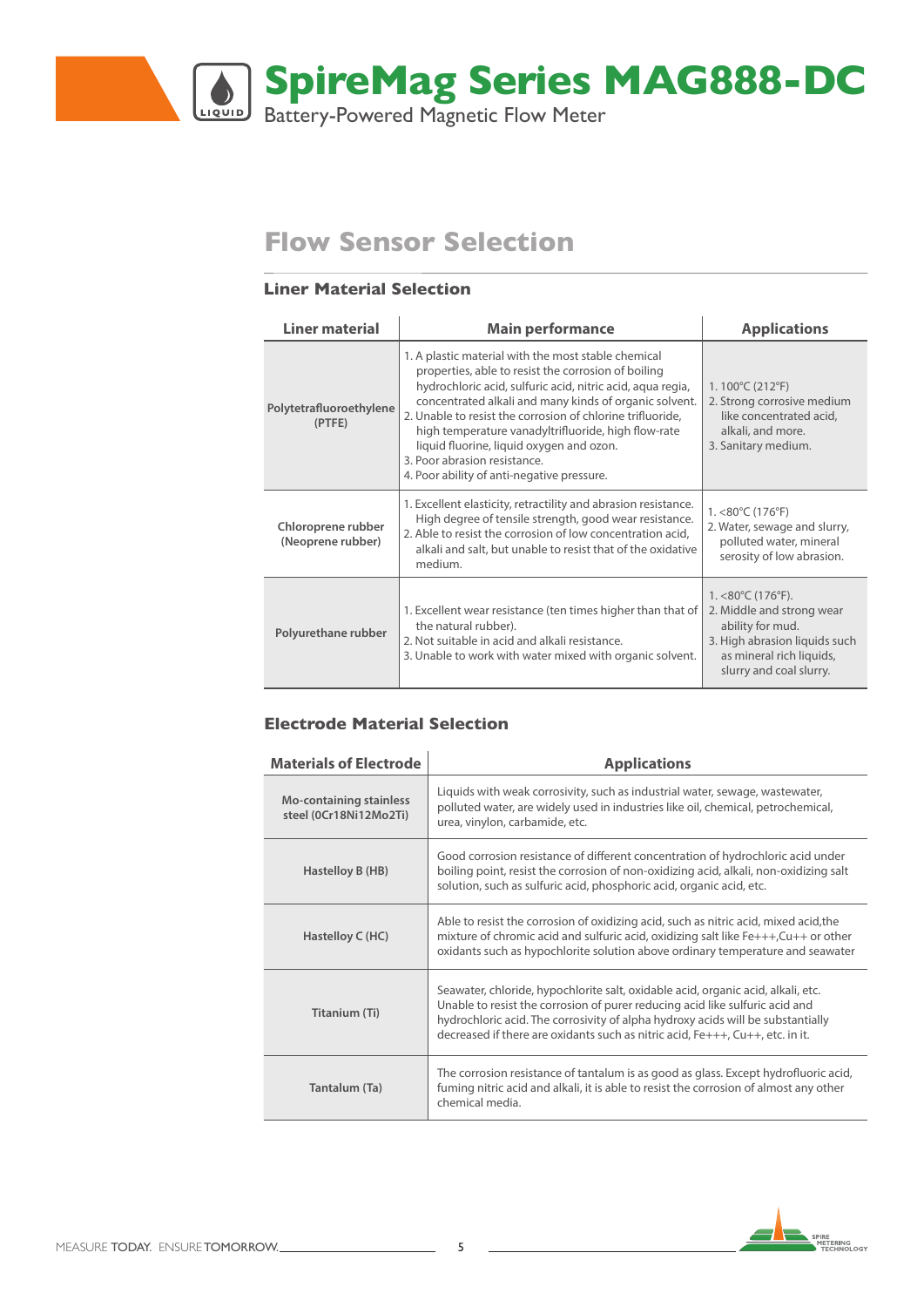

As there are a great variety of mediums and the corrosiveness of each medium could significantly depend on temperature, concentration, flow rate and more, the above two tables can only be used as references. Users should make a choice according to the actual situation of their applications. If necessary, corrosion resistance experiments such as a hanging sheet experiment using similar material should be performed.

### **Grounding**

In general, extra grounding accessory is not needed for water flow in metal pipes which have normally been connected to Earth ground already. However, if the pipe is plastic or the pipe is not Earth grounded, you may consider the following accessories.

| Type                    | <b>Applications</b>                                                                                                                                                                                  |
|-------------------------|------------------------------------------------------------------------------------------------------------------------------------------------------------------------------------------------------|
| Tri-electrode           | Economical, Recommended.<br>This is not a separate part. It is part of the electrode. Therefore, it cannot be ordered separately.<br>Applicable to non-conductive pipeline such as plastic pipeline. |
| <b>Grounding Ring</b>   | Economical.<br>Applicable to non-conductive pipeline such as plastic pipeline. However, it is not required for<br>the sensor with polytetrafluoroethylene (PTFE) liner.                              |
| <b>Grounding Flange</b> | Higher cost but better grounding.<br>Applicable to non-conductive pipeline such as plastic pipeline. However, it is not required for<br>the sensor with polytetrafluoroethylene (PTFE) liner.        |

### **Nominal Diameter Selection**

- 1. MAG888-DC electromagnetic flowmeter has a high rangeability. Thus, you may select the nominal diameter of flow sensor to be the same as that of the process pipe.
- 2. If there are solid particles in the measured medium, a flow velocity range of  $1~3~m/s$  ( $3~10~ft/s$ ) is recommended.
	- If the actual flow velocity is over this range yet inconvenient to reduce, it is recommended to select a nominal diameter larger than that of the process pipe. As such, the flow velocity in the measuring tube of the sensor can be properly decreased and the abrasion of electrode and liner caused by the particles can be alleviated.
	- If the actual flow velocity is below this range yet inconvenient to increase, it is recommended to select a nominal diameter smaller than that of the process pipe. As such, the flow velocity in the measuring tube of the sensor can be properly increased in order to avoid particle deposition and related accuracy degradation.

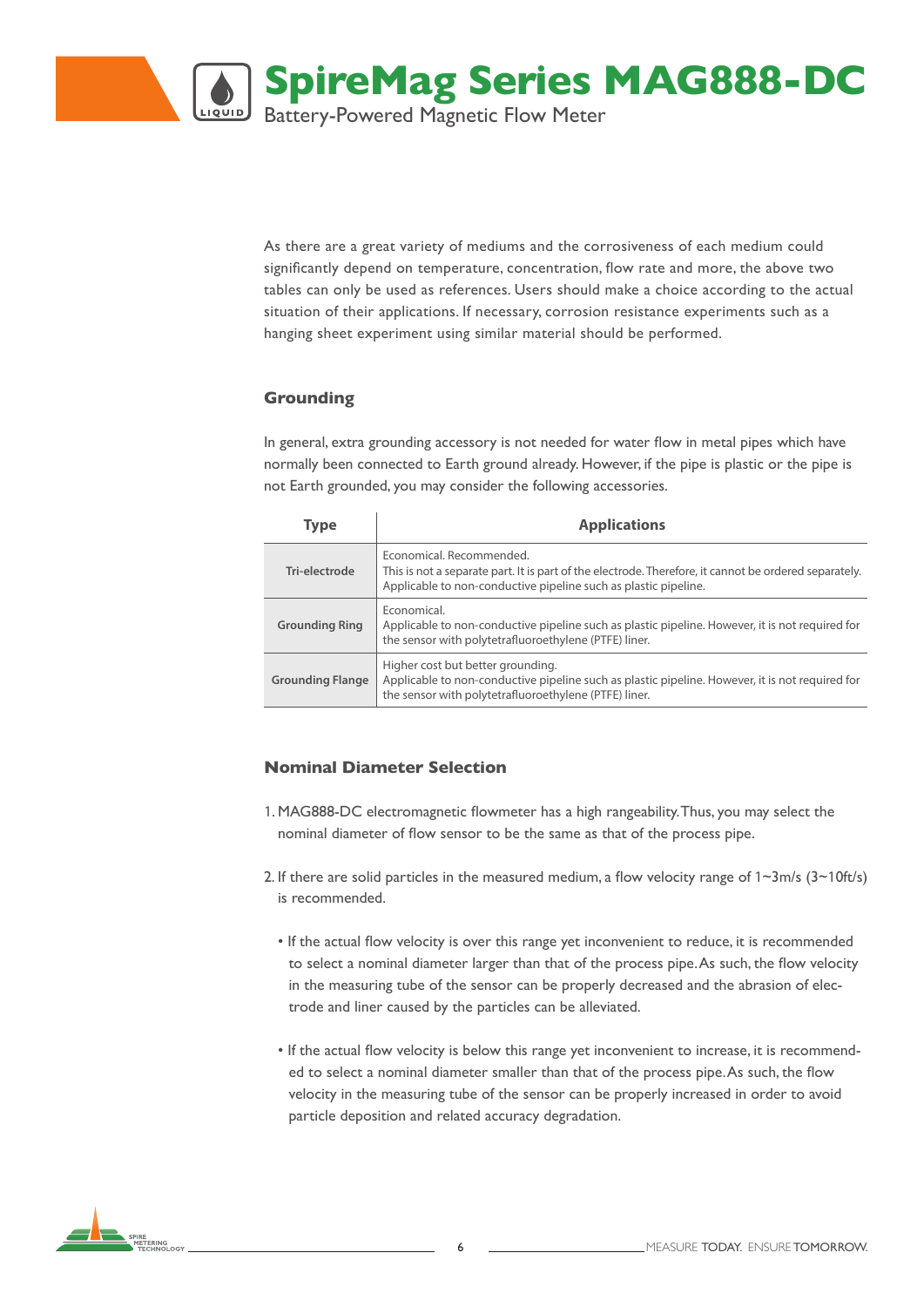

3. If the flow rate is too small yet a high accuracy measurement is required, you may select a sensor nominal diameter smaller than that of the process pipe. This is to increase the velocity thus to increase the accuracy.v

When you select a flow sensor which nominal diameter is different from the process pipe, a size adaption pipe should be jointed to both the upstream and downstream of the flow sensor. The center taper angle should be no more than 150° and there should be a straight pipe at least 5 times of the process pipe diameter jointed to the adaption pipe.

To help sensor size selection, please consult the following table which shows the flow rate of each size at different flow velocity.

| <b>Velocity</b><br>m/s(ft/s)<br>Flowrate<br>$m^3/h$<br>(gpm)<br>Diameter<br>mm (inch) | 0.01(0.03)<br>(Min) | 1(3.28)        | 2(6.56)         | 3(9.84)         | 4(13.12)        | 5(16.4)                           | 15 (49.2)<br>(Max)                                                                                                |
|---------------------------------------------------------------------------------------|---------------------|----------------|-----------------|-----------------|-----------------|-----------------------------------|-------------------------------------------------------------------------------------------------------------------|
| 15(1/2")                                                                              | 0.006(0.026)        | 0.64(2.82)     | 1.27(5.60)      | 1.9(8.40)       | 2.5(11.20)      | 3.2(14.00)                        | 9.5(41.99)                                                                                                        |
| 20(3/4")                                                                              | 0.011(0.048)        | 1.13(4.97)     | 2.26(9.95)      | 3.4(14.93)      | 4.5(19.91)      | 5.6(24.88)                        | 16.9(74.64)                                                                                                       |
| 25(1")                                                                                | 0.018(0.079)        | 1.77(7.79)     | 3.53(15.55)     | 5.3(23.33)      | 7.1(31.10)      | 8.8(38.88)                        | 26.5(116.63)                                                                                                      |
| 40 (1 1/2")                                                                           | 0.45(1.98)          | 4.52(19.89)    | 9.04(39.81)     | 13.5(59.72)     | 18.1(79.62)     | 22.6(99.53)                       | 67.8(298.58)                                                                                                      |
| 50(2 <sup>''</sup> )                                                                  | 0.07(0.31)          | 7.07(31.11)    | 14.13(62.20)    | 21.2(93.31)     | 28.2(124.41)    | 35.3(155.51)                      | 106.0(466.53)                                                                                                     |
| 65 $(2 \frac{1}{2})$                                                                  | 0.12(0.53)          | 11.95(52.58)   | 23.89(105.12)   | 35.8(157.69)    | 47.7(210.25)    | 59.7(262.81)                      | 179.2(788.43)                                                                                                     |
| 80(3")                                                                                | 0.18(0.79)          | 18.1(79.64)    | 36.19(159.24)   | 54.3(238.86)    | 72.3(318.48)    | 90.4(398.10)                      | 271.4(1194.31)                                                                                                    |
| 100(4 <sup>''</sup> )                                                                 | 0.28(1.23)          | 28.27(124.41)  | 56.5(248.81)    | 84.8(373.22)    | 113.1(497.63)   | 141.3(622.04)                     | 424.1(1866.11)                                                                                                    |
| 150(6")                                                                               | 0.63(2.80)          | 63.61(279.92)  | 127.2(559.83)   | 190.8(839.75)   | 254.4(1119.66)  | 318.1(1399.58)                    | 954.2(4198.74)                                                                                                    |
| 200(8 <sup>''</sup> )                                                                 | 1.13(4.98)          | 113.1(497.63)  | 226.1(995.26)   | 339.3(1492.88)  | 452.3(1990.51)  | 565.4(2488.14)                    | 1696.4(7464.42)                                                                                                   |
| 250 (10")                                                                             | 1.76(7.78)          | 176.7(777.54)  | 353.4(1555.09)  | 530.1(2332.63)  | 706.8(3110.18)  | 883.5(3887.72)                    | 2650.7(11663.16)                                                                                                  |
| 300 (12")                                                                             | 2.54(11.2)          | 254.4(1119.66) | 508.9(2239.33)  | 763.4(3358.99)  | 1017.8(4478.65) | 1272.3(5598.32)                   | 3817.0(16794.95)                                                                                                  |
| 350 (14")                                                                             | 3.46(15.2)          | 346.3(1990.51) | 692.7(3047.97)  | 1039.1(4571.96) | 1385.4(6095.95) | 1731.8(7619.93)                   | 5195.4(22859.80)                                                                                                  |
| 400 (16")                                                                             | 4.52(19.91)         | 452.3(4478.65) | 904.7(3981.03)  | 1357.1(5971.54) | 1809.5(7962.05) | 2261.9(9952.57)                   | 6785.8(29857.70)                                                                                                  |
| 450 (18")                                                                             | 5.72(25.19)         | 572.5(2519.24) | 1145.1(5038.49) | 1717.6(7557.73) |                 | 2290.2(10076.97) 2962.7(13036.22) | 8588.3(37788.65)                                                                                                  |
| 500 (20")                                                                             | 7.06(31.10)         | 706.8(3110.18) | 1413.7(6220.35) | 2120.5(9330.53) |                 |                                   | 2827.4(12440.71) 3534.3(15550.88) 10602.8(46652.65)                                                               |
| 600 (24")                                                                             |                     |                |                 |                 |                 |                                   | 10.17(44.79) 1017.8(4478.65) 2035.7(8957.31) 3053.6(13435.96) 4071.5(17914.62) 5089.3(22393.27) 15268.1(67179.82) |

#### **Comparison Table of Flow Velocity and Flowrate**